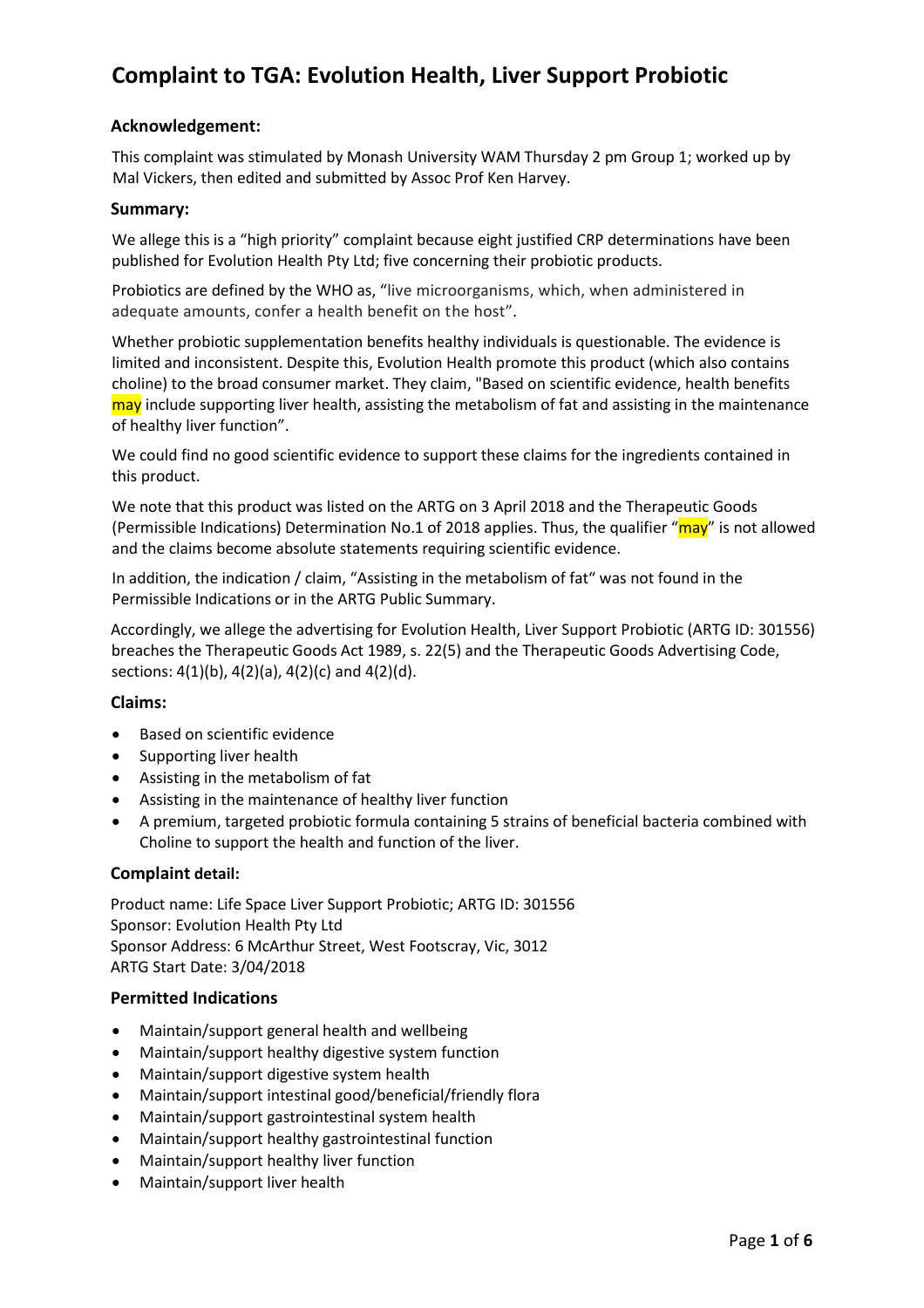- Maintain/support immune system health
- Maintain/support healthy immune system function
- Aid/assist/helps metabolism of (state vitamin/mineral/nutrient)

### **Warnings**

• No Warnings included on Record

### **Advertisement type:** Internet

#### **Where did it appear?**

- <https://www.lifespaceprobiotics.com/product/liver-support-probiotic/>
- [https://www.chemistwarehouse.com.au/buy/87319/life-space-liver-health-probiotic-60](https://www.chemistwarehouse.com.au/buy/87319/life-space-liver-health-probiotic-60-capsules) [capsules](https://www.chemistwarehouse.com.au/buy/87319/life-space-liver-health-probiotic-60-capsules)
- [https://www.bodyandsoul.com.au/feature/special-features/why-you-need-to-give-your-liver](https://www.bodyandsoul.com.au/feature/special-features/why-you-need-to-give-your-liver-some-love/news-story/1fed9a28d0f03ea58e92ce9fb6280df1)[some-love/news-story/1fed9a28d0f03ea58e92ce9fb6280df1](https://www.bodyandsoul.com.au/feature/special-features/why-you-need-to-give-your-liver-some-love/news-story/1fed9a28d0f03ea58e92ce9fb6280df1)
- <https://www.superpharmacy.com.au/products/life-space-liver-support-probiotic-60-capsules>
- Etc

 $\overline{a}$ 

**Date seen:** 4 December 2018

#### **Claims disputed and rationale:**

#### **Probiotics and the liver**

A search of the medical and scientific literature was performed in relation to the health of the liver and probiotics.<sup>1</sup> Most human studies involved populations with morbidity or disease<sup>2</sup> and were not relevant to a normal healthy consumer considering the purchase of Liver Support Probiotic.

A 2018 review of 45 studies titled, "Probiotic supplementation in healthy adults: helpful or hype?" failed to support the ability of probiotics to cause persistent changes in gut microbiota or improve lipid profile in healthy adults. "Liver health" was not mentioned. The review concluded that the feasibility of probiotics consumption to provide benefits in healthy adults requires further investigation.<sup>3</sup>

See also, "Health Check: should healthy people take probiotic supplements?" <sup>4</sup> and "Why we may be gambling our guts on probiotics".<sup>5</sup>

It should also be noted that consumption of probiotics is not without risk; albeit rare and usually occurring in immunocompromised patients. A review of the safety of probiotics by Sanders et al concluded, "i*t is paramount that it is recognized that a general conclusion that "probiotics are safe" cannot be broadly made".* <sup>6</sup> We suggest a safety warning should be considered by the TGA on probiotic products.

<sup>1</sup> <https://www.ncbi.nlm.nih.gov/pubmed?term=probiotic+supplementation+liver>

<sup>2</sup> [.https://www.ncbi.nlm.nih.gov/pmc/articles/PMC4323444/](https://www.ncbi.nlm.nih.gov/pmc/articles/PMC4323444/)

<sup>3</sup> <https://www.ncbi.nlm.nih.gov/pubmed/29581563>

<sup>4</sup> <https://theconversation.com/health-check-should-healthy-people-take-probiotic-supplements-95861>

<sup>5</sup> [https://www.smh.com.au/lifestyle/health-and-wellness/why-we-may-be-gambling-our-guts-on-probiotics-](https://www.smh.com.au/lifestyle/health-and-wellness/why-we-may-be-gambling-our-guts-on-probiotics-20181023-p50bfc.html)[20181023-p50bfc.html](https://www.smh.com.au/lifestyle/health-and-wellness/why-we-may-be-gambling-our-guts-on-probiotics-20181023-p50bfc.html)

<sup>6</sup> [.https://www.ncbi.nlm.nih.gov/pmc/articles/PMC3023597/](https://www.ncbi.nlm.nih.gov/pmc/articles/PMC3023597/)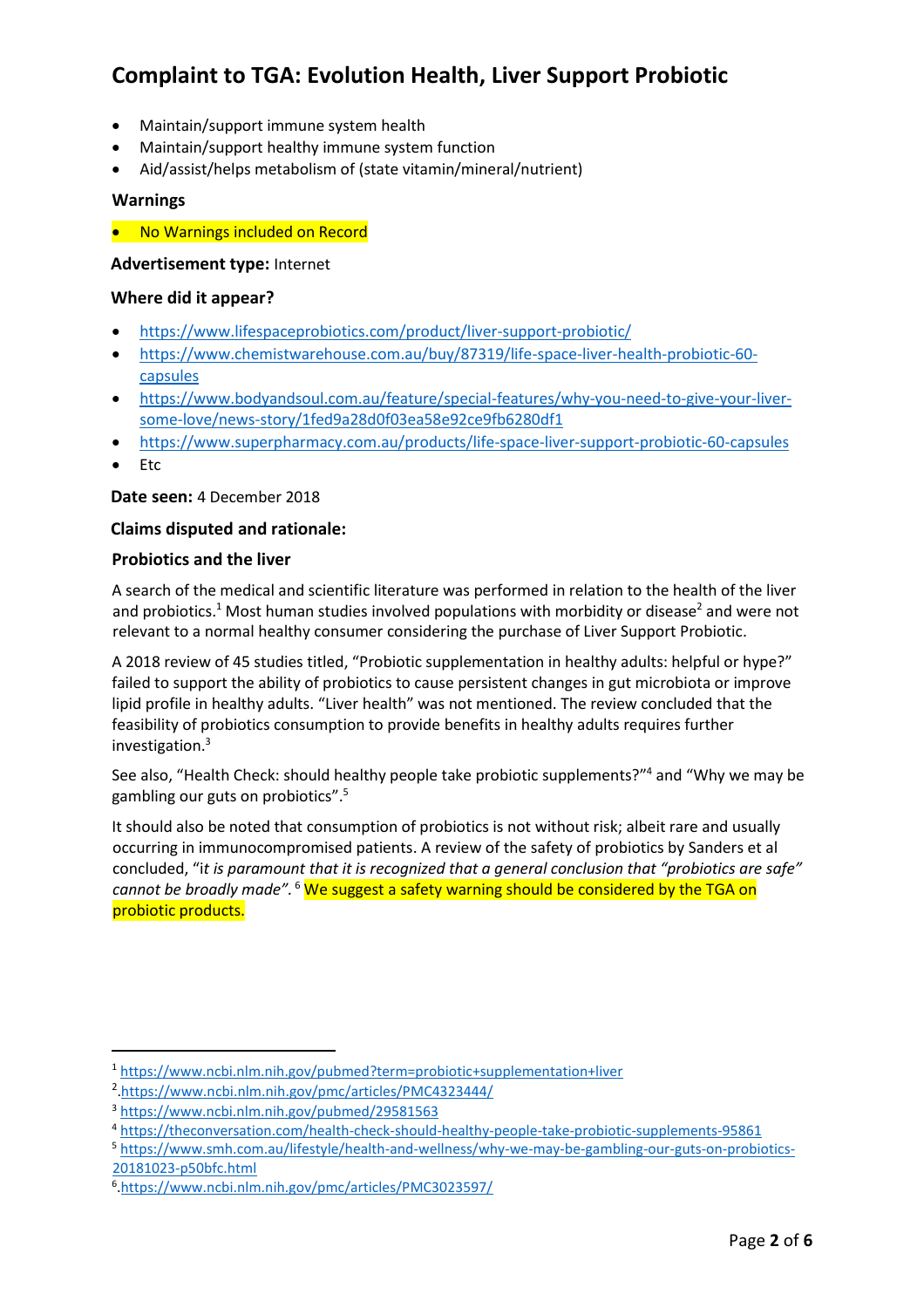### **Choline and the liver**

Choline is an essential nutrient related to the water-soluble B-complex vitamins, folate, pyridoxine, and B12, and to the essential amino acid methionine. <sup>7</sup> Choline is widely distributed throughout the food supply, mostly in the form of phosphatidylcholine in membranes. Milk, liver, eggs and peanuts are particularly good sources of choline for the general population with wheat germ and dried soybeans good sources for vegetarians. 8

A search of the medical and scientific literature was performed in relation to choline and the liver. $^9$ Many studies were found which investigated choline supplementation in various diseases. However, we found no studies that investigated the effects of supplementation of choline on liver function in healthy participants.

### **Contact with the sponsor:**

Contact with Evolution Health Pty Ltd was made by phone call on 30 November 2018 using the contact number 03 9828 9400 provided on their website.<sup>10</sup> A representative of Evolution Health Pty Ltd undertook to provide details of the studies that supported their claims. An email address was provided.

On the 14 December 2018 an email was received from Lee Doyle, Consumer Care Naturopath at Evolution Health Pty Ltd. The email explained that the company had no legal obligation to provide information to consumers and would only provide information to the TGA under the appropriate regulatory processes.

#### **Identification of previous complaints**

A search of the CRP complaint register found that no previous complaint has been made about Liver Support Probiotic (ARTG 301556).

However, Evolution Health Pty Ltd has been named as a respondent company in eight previous CRP determinations (Appendix I). The eight CRP determinations list 65 previous breaches of the advertising Codes and Regulations.

### **Conclusion:**

 $\overline{\phantom{a}}$ 

We allege the advertising for Liver Support Probiotic (ARTG ID: 301556) breaches the Therapeutic Goods Act 1989, s. 22(5) and the Therapeutic Goods Advertising Code, sections: 4(1)(b), 4(2)(a), 4(2)(c) and 4(2)(d).

> Dr Ken Harvey MBBS, FRCPA, AM Associate Professor Department of Epidemiology and Preventive Medicine School of Public Health and Preventive Medicine

Monash University Alfred Campus 553 St Kilda Rd Melbourne VIC 3004 Mobile: +61 419181910 Email: [kenneth.harvey@monash.edu](mailto:kenneth.harvey@monash.edu) WWW: [www.medreach.com.au](http://www.medreach.com.au/)

5 December 2018

<sup>8</sup> <https://www.nrv.gov.au/nutrients/choline>

<sup>7</sup> [https://naturalmedicines.therapeuticresearch.com/databases/food,-herbs](https://naturalmedicines.therapeuticresearch.com/databases/food,-herbs-supplements/professional.aspx?productid=436)[supplements/professional.aspx?productid=436](https://naturalmedicines.therapeuticresearch.com/databases/food,-herbs-supplements/professional.aspx?productid=436)

<sup>9</sup> <https://www.ncbi.nlm.nih.gov/pubmed/?term=choline+supplementation+liver>

<sup>10</sup> <https://www.lifespaceprobiotics.com/contact/>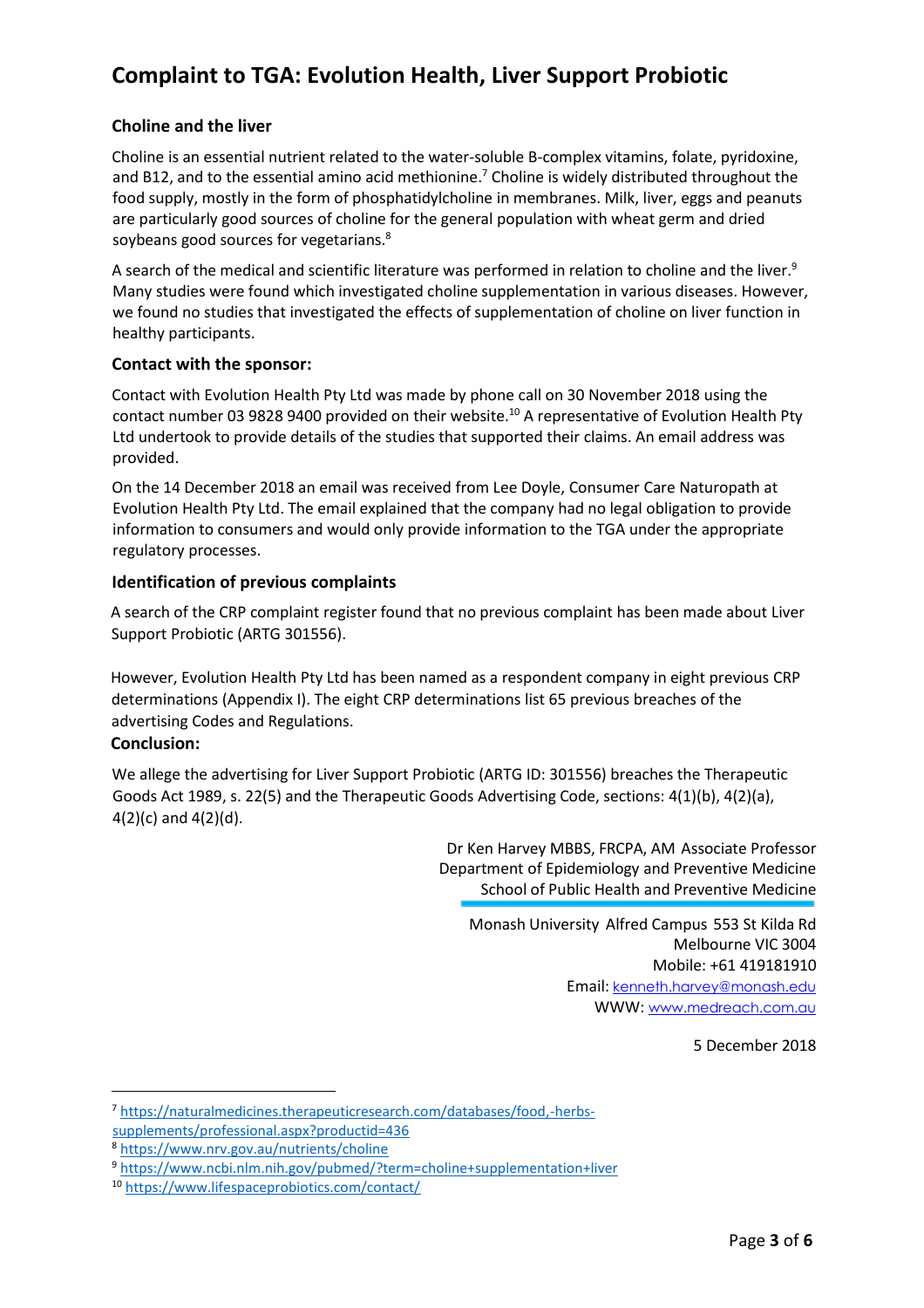Screenshot 1[: https://www.lifespaceprobiotics.com/product/liver-support-probiotic/](https://www.lifespaceprobiotics.com/product/liver-support-probiotic/) (Accessed on 29/11/2018)

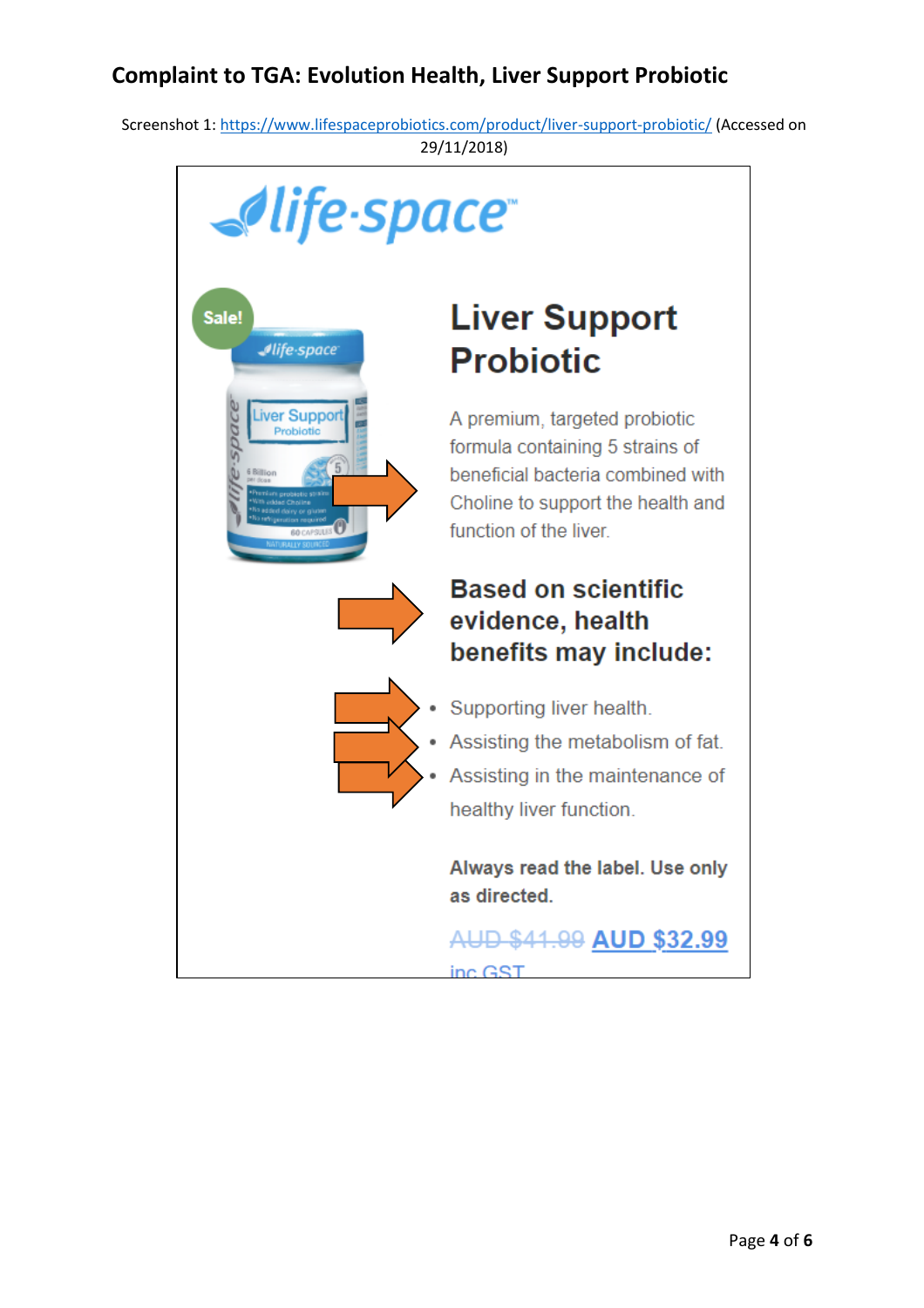Screenshot 2[: https://www.lifespaceprobiotics.com/product/liver-support-probiotic/](https://www.lifespaceprobiotics.com/product/liver-support-probiotic/) (Accessed on 29/11/2018)



Screenshot 3 [https://www.chemistwarehouse.com.au/buy/87319/life-space](https://www.chemistwarehouse.com.au/buy/87319/life-space-liver%C2%A0support%C2%A0probiotic-60-capsules)[liver%C2%A0support%C2%A0probiotic-60-capsules](https://www.chemistwarehouse.com.au/buy/87319/life-space-liver%C2%A0support%C2%A0probiotic-60-capsules) (05/11/2018)